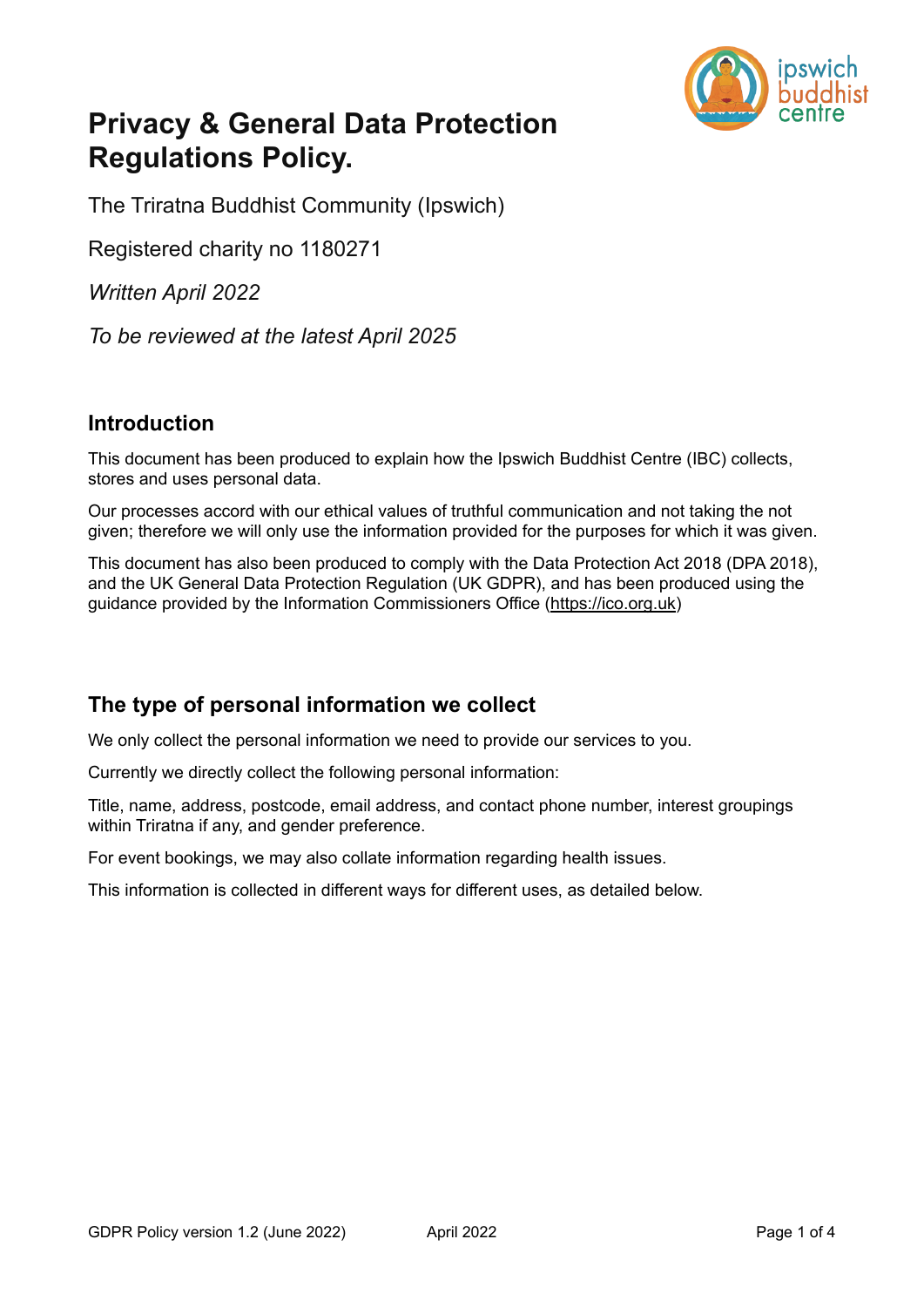### **How we get the personal information and why we have it**

Most of the personal information we process ourselves is provided to us directly by you for one of the following reasons:

- A. Keeping you informed about the IBC and its activities.
- B. Managing event bookings you make
- C. Gift Aid reclamation

We use the information that you have given us in order to:

- Send you communications
- Contacting you about your event booking, and to monitor any payments due.
- Provide for any healthcare issues, as far as we are able.
- Reclaim Gift Aid from HMRC on the donations you have made.

We only share the Gift Aid information you provide with HMRC for the purposes of reclamation of Gift Aid monies.

No other personal information directly collected above is shared with other organisations.

Under the General Data Protection Regulation (GDPR), the lawful bases we rely on for directly processing this information are:

Your consent. You are able to remove your consent at any time. You can do this by contacting [enquiries@ipswichbuddhistcentre.org.uk](mailto:enquiries@ipswichbuddhistcentre.org.uk)

#### **3rd Party information collection & use**

We also collect & use personal information collected indirectly, and which we have no direct control over, through the following sources in the following scenarios:

i) **Social media** - when visiting our social media sites, they collect & use your personal data in accordance with their policies. These sites include: Facebook, Instagram Twitter & Ticktok

ii) **When making a payment through our web site**- this is done through a payment service who will collect and use data in accordance with their policy.

iii) **when using our web site**: Articles on our site may include embedded content (e.g. videos, images, articles, etc.). Embedded content from other websites behaves in the exact same way as if the visitor has visited the other website.

These websites may collect data about you, use cookies, embed additional third-party tracking, and monitor your interaction with that embedded content, including tracking your interaction with the embedded content if you have an account and are logged in to that website.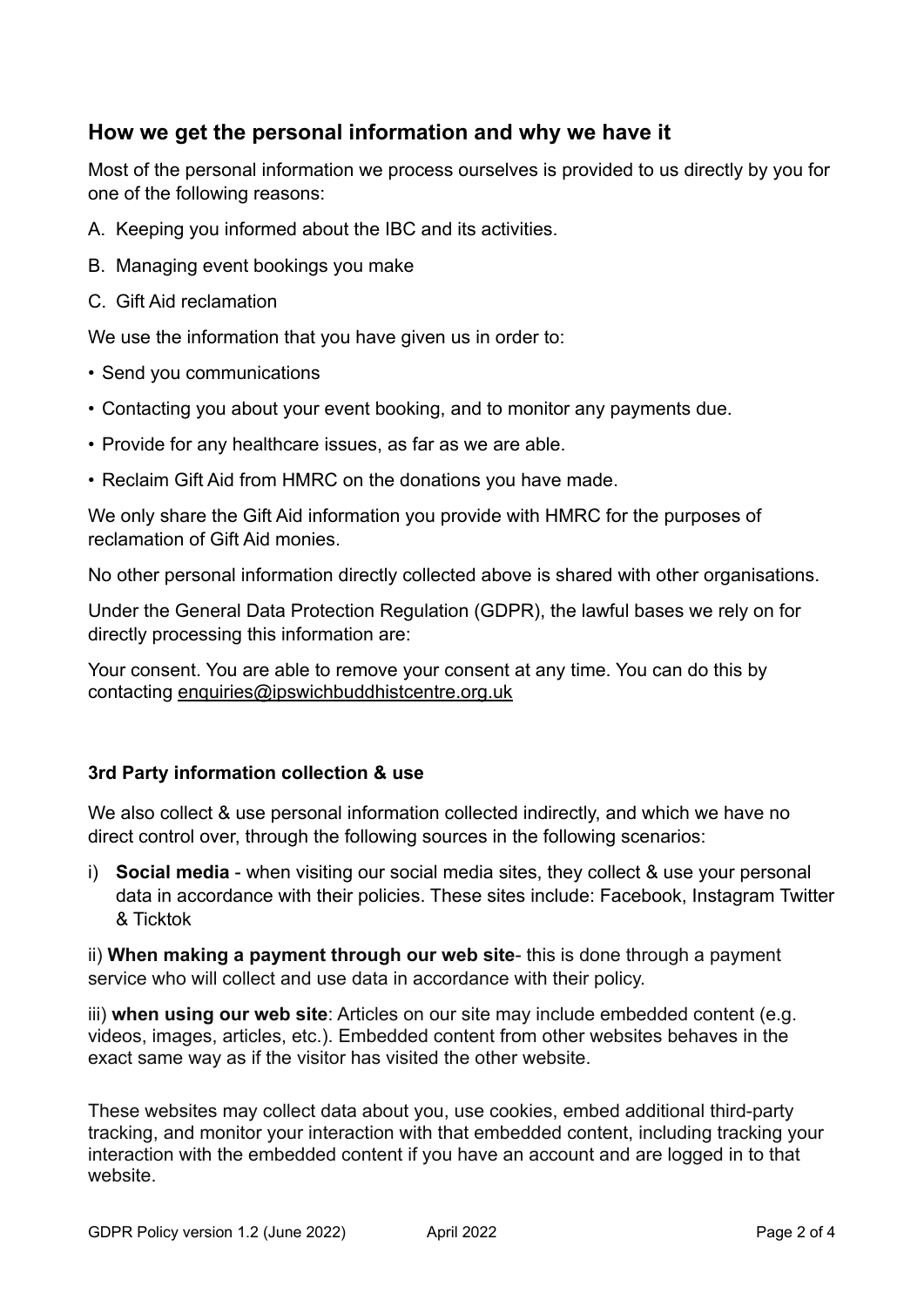The embedded web sites include; YouTube & Google.

iv) **Individuals operating on behalf of the IBC** - individuals may have collated personal information for their own use during the course of their activities. This uses could include meeting up, social events, or holding classes.

We have issued guidance about the use of that personal information when contacting more than one individual to protect those individuals personal information and identity.

# **How we store your personal information**

Your information is securely stored at the following locations, depending on its intended use:

Newsletter distribution: in a password protected database linked to a program specifically designed for email distribution; currently 'mailchimp'

Event bookings: collated & stored via our bookings system; this information can be only accessed via a specific web page link & a password.

Gift Aid: Collected via an electronic form, which is then converted to a paper copy and stored at a locked private address for processing.

We keep newsletter distribution and Gift Air reclamation information until you tell us this has changed, or ask us to delete or remove this information from our records.

The event booking information is downloaded from the booking system, processed and used to manage the event. It may be retained until the next similar event for marketing purposes, and then the one time event database is disposed of by deletion.

# **Your data protection rights**

Under data protection law, you have rights including:

**Your right of access** - You have the right to ask us for copies of your personal information.

**Your right to rectification** - You have the right to ask us to rectify personal information you think is inaccurate. You also have the right to ask us to complete information you think is incomplete.

**Your right to erasure** - You have the right to ask us to erase your personal information in certain circumstances.

**Your right to restriction of processing** - You have the right to ask us to restrict the processing of your personal information in certain circumstances.

Your right to object to processing - You have the the right to object to the processing of your personal information in certain circumstances.

**Your right to data portability** - You have the right to ask that we transfer the personal information you gave us to another organisation, or to you, in certain circumstances.